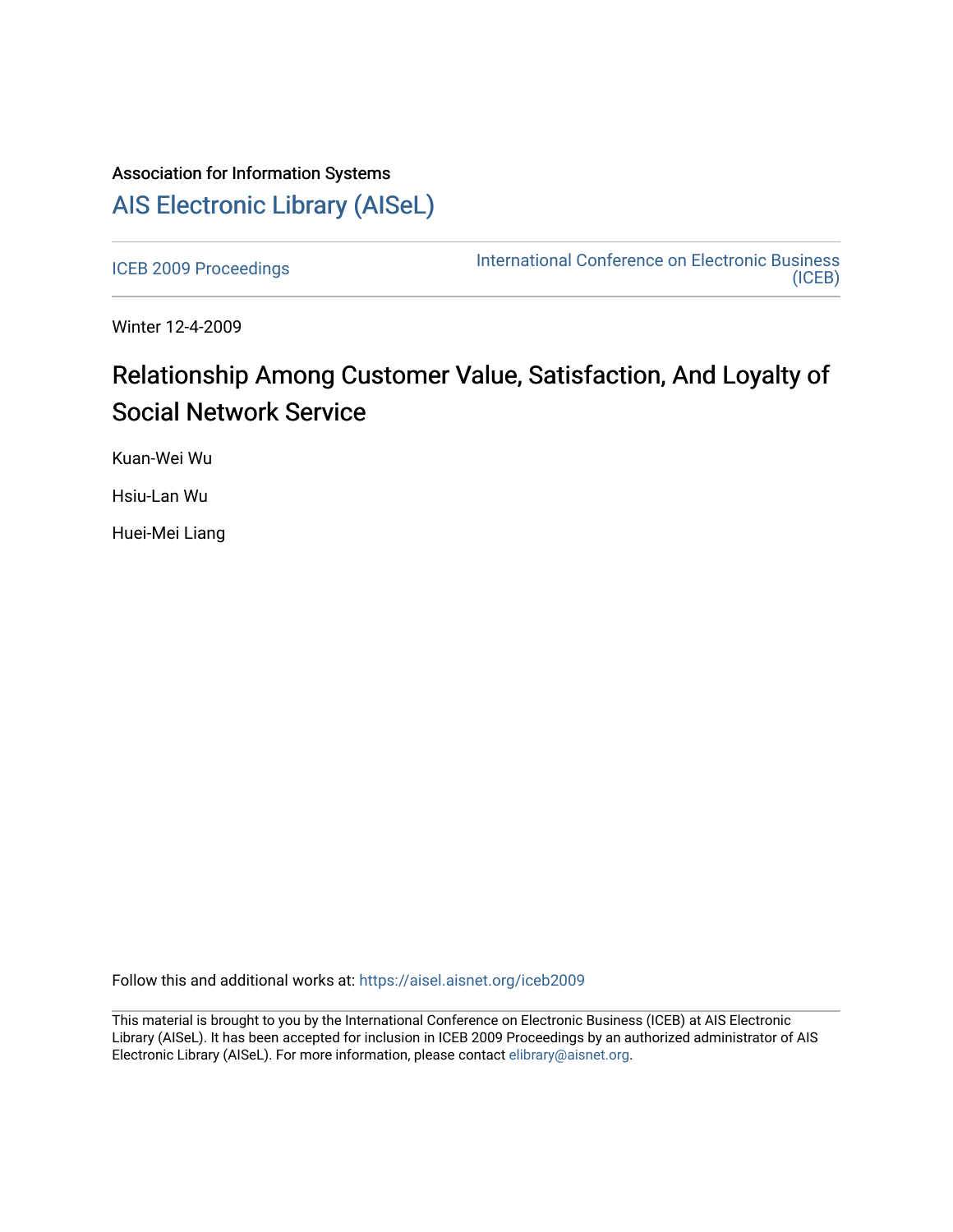### **RELATIONSHIP AMONG CUSTOMER VALUE, SATISFACTION, AND LOYALTY OF SOCIAL NETWORK SERVICE**

Kuan-Wei Wu<sup>1</sup>, Hsiu-Lan Wu<sup>2</sup>, and Huei-Mei Liang<sup>3</sup> Department of Business Administration<sup>1,3</sup> National Sun Yat-sen University, Taiwan; Department of Information Management<sup>2</sup> Fortune Institute of Technology

 $\frac{1}{1}$ m964012003@student.nsysu.edu.tw; sharen@center.fjtc.edu.tw; hmliang@bm.nsysu.edu.tw

#### **Abstract**

Social Network Service (SNS), is an innovative application and business model in recent years. It changes the development and communication of current social network and gathers tremendous viewers to create more business opportunities. However, what are the values that attract users to use SNS? This study focuses on the behaviors of SNS users in Taiwan by empirical research. From the customer point of view, satisfaction and loyalty could be relative to and affected by utilitarian value and hedonic value. Therefore, this study builds an applicable integrated model and uses Structural Equation Modeling to analyze the relations of constructs in the model.

We find the following. (1) The constructs of the model are supported. (2) The utilitarian value can be measured by factors of sociality, convenience, and information availability; hedonic value can be measured by factors of adventure, escapism, and affiliation. (3) The utilitarian value and hedonic value affect customer satisfaction; customer satisfaction affects word of mouth and repatronage intention. (4) The utilitarian value and hedonic value positively affect word of mouth and repatronage intention, but providing a good customer satisfaction can enhance word of mouth and repatronage intention. (5) The influence of hedonic value is higher than that of utilitarian value.

**Keywords:** Social Network Services (SNS), Utilitarian Value, Hedonic Value, Satisfaction, Word-of-Mouth, Repatronage Intention

#### **Introduction**

The invention of Internet not only influences human life, but also creates many business opportunities to promote the innovations and applications for business model. If one can understand and take full advantage of changes on Internet, one could facilitate enterprises to enhance competitive advantages [1]. Social Network Services (SNS) is an innovative business model and application in recent years. It changes the

development and communication of current social network, and provides Internet users a channel to manage interpersonal relationship. Internet has become a good tool to link people without time and space limit as well. The website operation gathers tremendous viewers and also creates substantial business opportunities [2]. In the past two years, the number of websites has been increased 17% [2]. The fast growing SNS websites also indicates that it has become one of the major culture trends to connect many people at daily life. Some of the popular SNS websites, such as MySpace and Facebook, attract thousands of network users around the world to browse. This wave also hits Taiwan in establishing similar websites and/or providing similar related services. According to "Behavioral Analysis of Taiwan Network Entertainment" [3]by the Market Intelligence Center (MIC) of the Institute for Information Industry (III), 65.4% of network users in Taiwan have uploaded personal information on SNS websites, where most of them record and share their life (58.6%), display themselves (56.7%) and make friends online (54%) via webpage. Therefore, it is an important issue to understand SNS users requirements and provide better services to keep the users and attract new ones.

Even though SNS is getting more popular, fewer academic and marketing studies have been conducted especially on practical research [4]. It suggests that service studies on Internet should consider the customer motivation or cognition value [5]. Moreover, the value concept had been proved to influence satisfaction and loyalty [6]. However, almost these studies are studied based on retail shops and online shopping. These issues, including customer value constructs proposed in retail, service and marketing papers, are equally important in operating SNS. .

In short, the purpose of this study is to verify the importance of customer value on SNS. Constructs in this study are based on the utilitarian and hedonic value to handle research problems according to user satisfaction and loyalty [word of mouth and repatronage intention] [4] [7], establish an explainable integrated model and then use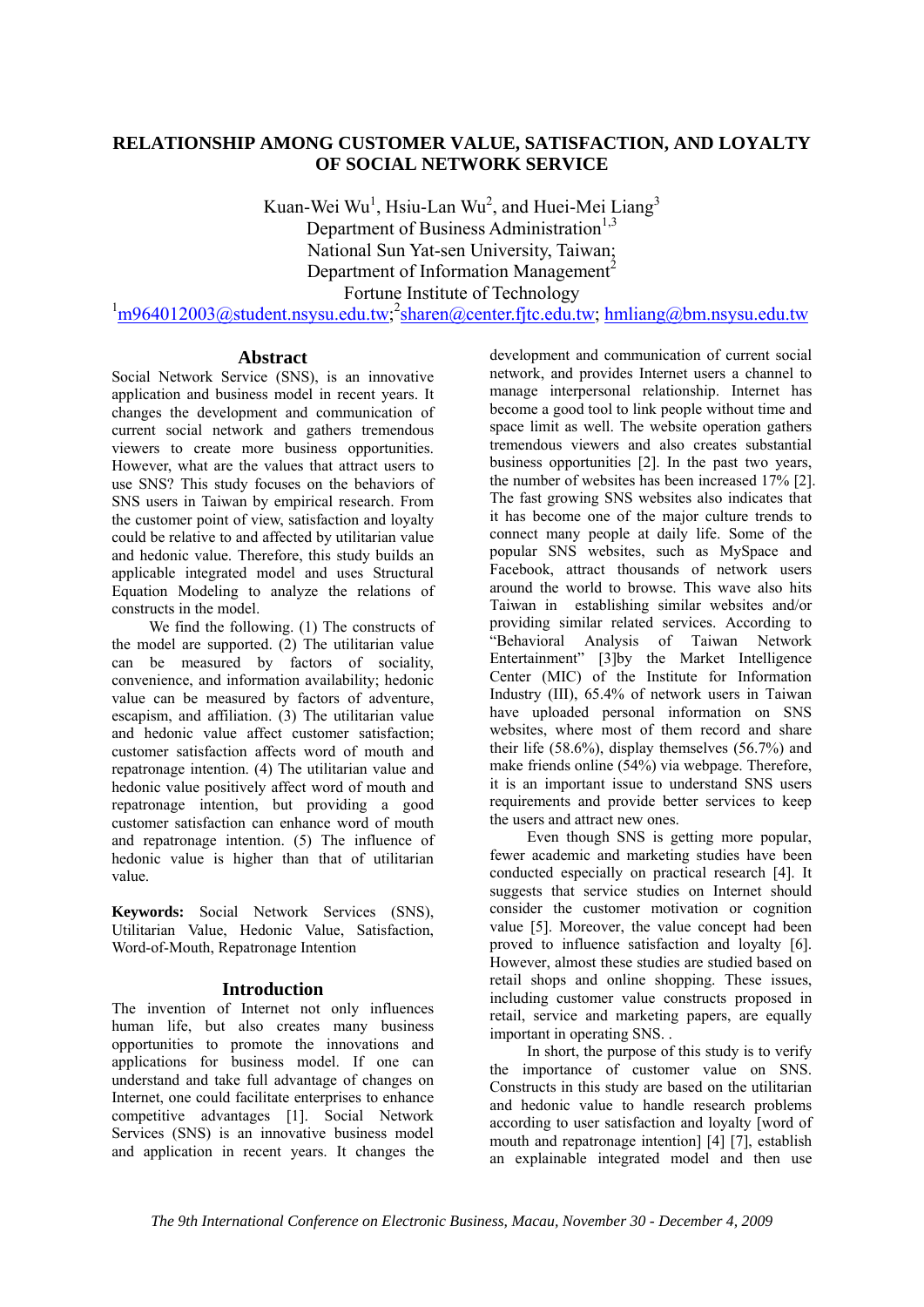Structural Equation Modeling to analyze and verify the cause and effect relation among each construct in the model. Therefore, the main purposes in this study are to investigate the following: (1) Does the SNS utilitarian value include the factors of sociality, convenience and information accessibility? (2) Does SNS hedonic value include factors of adventure, escapism and attribution. (3) The relationship and influence of the SNS utilitarian and hedonic value to satisfaction, word of mouth and repatronage intention. (4) Based on the research results, the suggestions are given.

#### **Literature review and hypotheses Social Network Service (SNS)**

Social Network Service (SNS) is an innovative application for web2.0. The service features include: providing to contacting friends, making friends and interact services via Internet platform. Each user may have his or her personal webpage, establish a list of friends and link them from the list, as well as facilitate users contacts via bulletin boards, activity, community and etc.[3]. Number of users usually increases one by one by Internet via friends, just like veins on the leaf [8]. Therefore, this kind of website is called vein website in China. It is defined [2] SNS as a kind of service based on network, allowing a user: establishing public or semipublic profiles(1); listing users of this user in that system and linking the lists shared by other users(2); searching or viewing other users in that system via list link shared by other users(3).

SNS is so special in that it not only allow users making new friends, but transferring social network from the real world to the virtual world [9]. In reality, many users in well known SNS websites do not have strong intention to make new friends, rather, they communicate with acquaintances and friends in the real world. These websites also emphasize that "pursuit of existing interpersonal relationship" is a major provided feature.

SNS mainly focuses on interpersonal relationship, differing from community websites based on interests [2]. Therefore, SNS not only differs from friend-making websites but also community websites. The service of friend-making website is to establish the relation with strangers. SNS is mainly based on existing interpersonal relationship to further extend social network. This is the difference that is easily confused.

Even though SNS's are so worldwild popular, from the viewpoint of development and evolution, these websites don't provide SNS [2] at the beginning. For example, QQ in China is real-time communication software when it started. LunarStorm in Sweden initiates to be a community website. Cyworld in South Korea originates from a network forum. Skyrock in France is a network

blog before adding SNS features and so on. Although the initial development of these websites is not the same, they become SNS website as well after adding the features of social service.

Current wellknownSNSs, such as Myspace, Facebook, MSN spaces and so on, not only have a lot of users, but also can provide many business opportunities. In comparison, the related applications in Taiwan just began. From the successive establishment of the similar websites or related services to provide, such as Wretch, Youthwant, Atlaspost, meeya and so on, the SNS application has become a trend and the competition become more intensive. How can the operations of SNS create the customer value to keep competitive advantage and avoid customer leaving? This study, based on the definitions and features of SNS in literature, samples the appropriate SNS websites as research objects.

#### **Utilitarian and Hedonic value**

The past studies on customer value construct mainly focused on customers to weigh between product quality and price [10]. However, some researchers think value constructs are much more complicated. The other side of value should be taken into account by researchers and administrators [10] [12]. Regardless of consumption experience in reality or on Internet, the price felt by customers can be divided as utilitarian and hedonic value [7] [13] [15].The utilitarian value indicates benefits related to functionality, tool and reality provided to customers during consumption. The hedonic value indicates benefits related to emotion, experience and delight provided to customers during consumption [13] [14] [16].

SNS could provide the utilitarian value, where interpersonal relationship works better than physical environment, for example, users are more in control, have more options and more information on this aspect. Not only SNS can provide functional benefit and interpersonal interaction, but also can provide hedonic value to meet users' emotion need and further become a part of their life. Thus utilitarian value construct is categorized as convenience and information accessibility [17]. According to the characteristics of SNS, this study further includes one social construct, reflecting users via this service website to seek interaction of interpersonal relationship. Meanwhile hedonic value construct, according to [18] [19], is categorized as adventure, escapism and attribution. Therefore this study proposes first two hypotheses as follows:

H1a: SNS utilitarian value includes sociality, information accessibility and convenience.

H1b: SNS hedonic value includes adventure,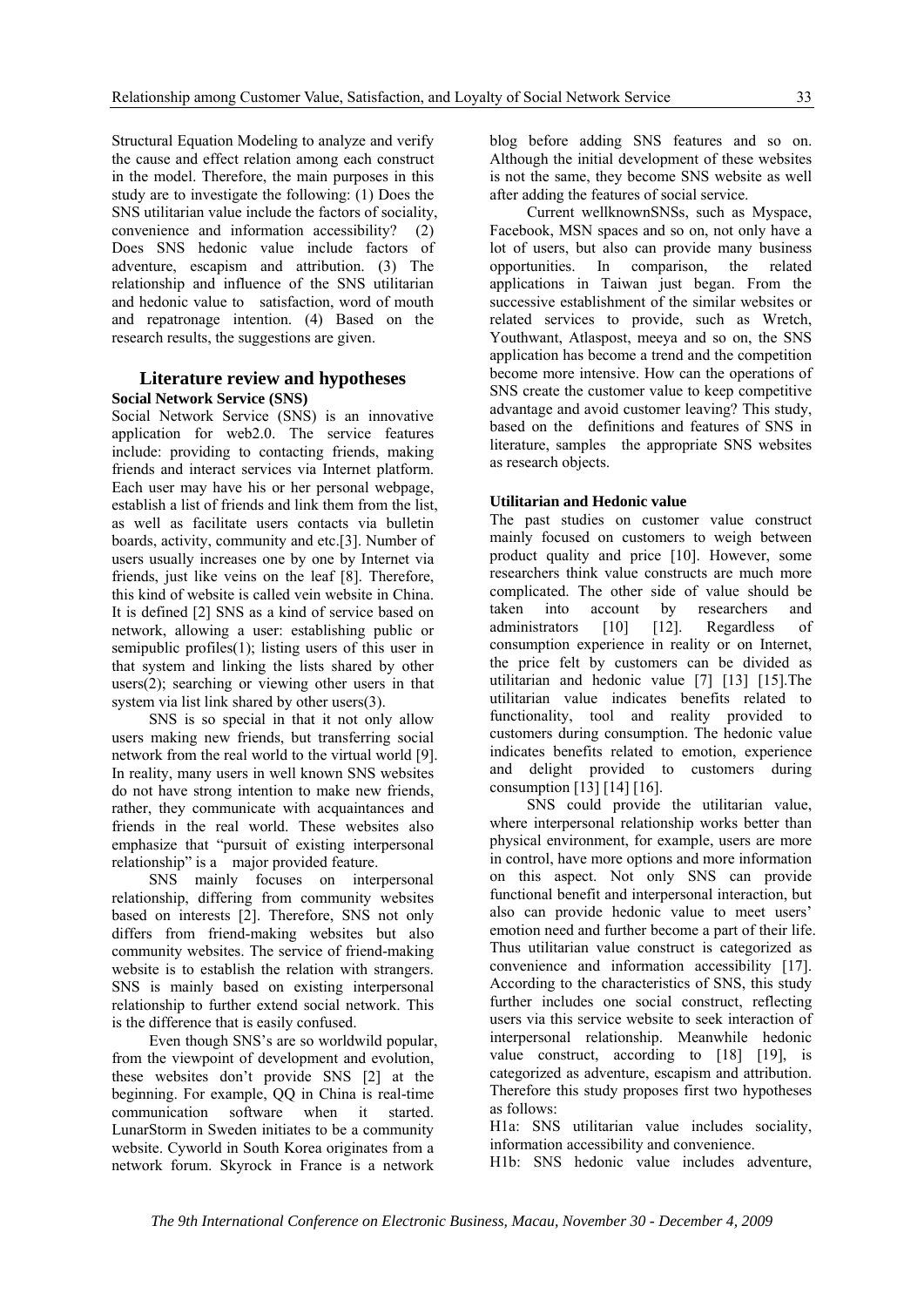escapism and attribution.

#### **Relationship among Value, Satisfaction, and Loyalty**

Satisfaction is a level to reflect customer confidence, a combination of emotion and cognition decision [20]. Many researches on marketing have shown that the utilitarian, hedonic value and satisfaction are related [7] [13] [16] [21]. Therefore, this study proposes two hypotheses:

H2a: SNS utilitarian value will positively influence satisfaction.

H2b: SNS hedonic value will positively influence satisfaction.

The findings of [22] pointed out loyal customers can have stronger links with a website and spread it by word of mouth. This is also an important construct to weigh consumption. The theory pointed out word of mouth is a result reacted with emotion for consumption condition [23]. The generation of word of mouth is highly related to the scene experienced by customers. By sharing experience with other people, word of mouth can mentally comfort the pressure [24]. The studies have shown word of mouth is related to cognitive process, such as perceived value and fair estimate [23]. Therefore, this study proposes two hypotheses according to discussion above-mentioned:

H3a: SNS utilitarian value will positively influence word of mouth.

H3b: SNS hedonic value will positively influence word of mouth.

Repatronage intention reflects the possibility of re-consumption [25]. The utilitarian value should be related to repatronage intention. If customers think this website can provide more functions and utilitarian value, more repatronage intention will increase [17] [26]. Good consumer experience would make customers stay longer on the website and visit it frequently. Hedonic value may also affect repatronage intention because emotional experience during consumption could be an important factor to repurchase or no repurchase [27]. Some retail research has empirically supported this statement [28]. A study showed the utilitarian and hedonic value play a key role in predicting the repatronage intention of website [29]. Therefore, we propose the following hypotheses based on these researches:

H4a: SNS utilitarian value will positively influence repatronage intention.

H4b: SNS hedonic value will positively influence repatronage intention.

Customer satisfaction for the positive influence on loyalty has been widely supported by references related to marketing research [16] [30]. Satisfaction can be considered as a key to establishing and maintaining loyalty, and a

foundation for customers to use website for a long period of time. High satisfaction can enhance the possibility of recommending service by customers [30] [31]. Thus, customer satisfaction is the key factor for enterprise operation and customer loyalty. Therefore, we propose the following hypotheses:

H5a: Customer satisfaction at SNS will positively influence word of mouth.

H5b: Customer satisfaction at SNS will positively influence repatronage intention.

#### **Research methodology**

This study aims to define each variable and establish the research model according to proposed hypotheses, and then design questionnaires to collect and analyze data in accordance with research model.

#### **Research model**

This research model is based on utilitarian and hedonic value as independent variables and customer satisfaction as an intermediate variable to investigate the impact of utilitarian and hedonic value on customer satisfaction, and then further affect word of mouth and repatronage intention through the intermediate effect of customer satisfaction. This research will empirically verify the proposed construct. The model is shown in Fig. 1.



Fig. 1 Research model

#### **Questionnaire design**

This study makes use of self-report inventory questionnaires to collect data. The constructs include the utilitarian value [19] [17] [29], hedonic value [18] [7] [19] [4] [17] [29] [32], satisfaction [21] [33] [7], [20] [34] and loyalty [word of mouth] and repatronage intention] [4] [29] [22]. These constructs come from previous researches; some measure items originate from online shopping researches, not SNS. According to the characteristics of SNS, some of the item meanings are modified to match the SNS scene and study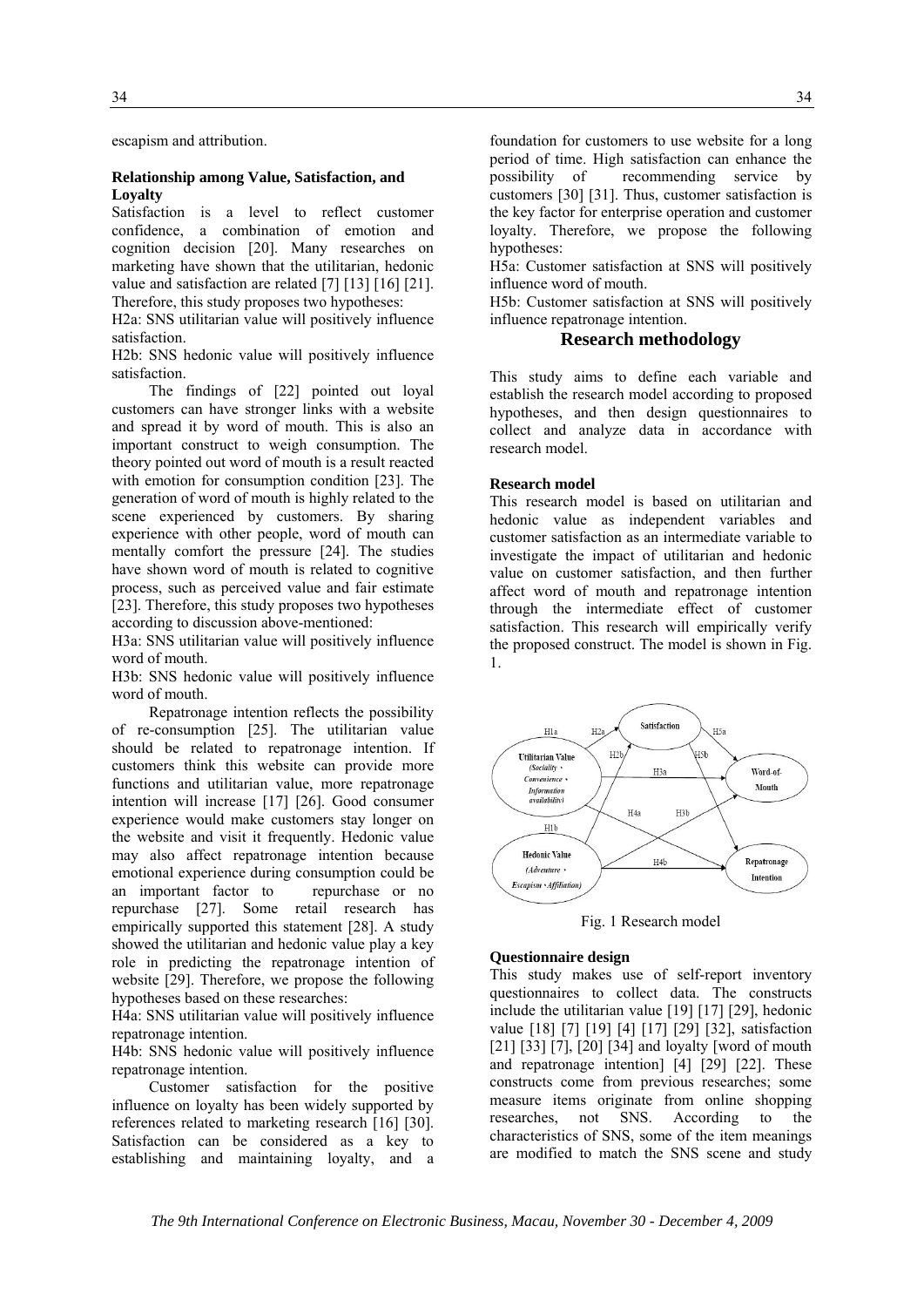issues. The 7-point Likert Scale is used for measurement. If necessary, the questionnaire items can be provided.

#### **Study scope**

The study subjects are SNS website users in Taiwan. As far as the time, the cost, the definition of SNS, and the website traffic are concerned, SNS websites with high traffic like Wretch, Youthwant, MSN Space, Facebook and Myspace were selected as the target populations. In addition, this study also took 5 months to observe and operate SNS websites. In November and December 2008, the pretest and formal questionnaire surveys were conducted respectively.

#### **Data collection**

In order to make the data source closer and more related to the users of the target populations, online questionnaires were adopted to collect sample data. [35] also pointed out that when a study focused on the online consumer behavior, online questionnaire would be an appropriate way to collect data. There were 1250 questionnaires collected. After getting rid of some invalid responses, the study finally got 821 effective questionnaires in total. The effective response rate is 65.7%.

#### **Questionnaire pretest analysis**

The purpose of questionnaire pretest in this study is to confirm the clarification, homogeneity, and reliability of those questions in the questionnaire. We got 64 effective respondents out of 65 samples. After pretest, the validity and reliability of the questionnaire will be analyzed as the basis of establishing a formal questionnaire. For content validity, the questionnaire referred to some other related measures developed by foreign scholars. Therefore, the questionnaire should have content validity. Furthermore, two scholars and eight postgraduate students who have user experience in SNS were invited to examine the expressions of questions word for word, and provided opinions as the basis of scale modification. Consequently, this questionnaire should also have expert validity. For the item analysis, homogeneity check among each question was applied as the reference for modification. Pearson's correlation coefficient must be greater than 0.400; the modified items and coefficients related to total score must exceed 0.400. The outcome of the analysis showed the communities is 0.250 which means the extraction factors can explain over 25% of item variance. As a result, four questions need modifications. The values of Cronbach's  $\alpha$  in each construct through reliability analysis were all greater than 0.9, which indicates high internal consistency in each construct. After the inspections on the

questionnaire, we modified several items for the follow-up questionnaire survey.

#### **Data analysis method**

This study not only analyzed the data by structural equation modeling to investigate the causal relations among model variables, but also estimated model parameter by maximum likelihood estimation (ML). According to suggestions from [36], the model was analyzed on two phases of measurement and structural model analysis, and the variables were reviewed prior to analysis. This study used SPSS 16.0 and AMOS 16.0 as sample encoding and analysis.

#### **Analysis and results**

#### **Sample characteristics**

According to demographic data, the female respondents are more than female respondents (55.9% to 44.1%); the respondents' age ranged from 20 to 25 years old is the most part  $(35.1\%)$ . The majority group of educational background is university or college degree (47.5%). Most of the respondents are single (86.6%), showing the single youth prefers to use SNS. This is consistent with survey made by the Market Intelligence Center (MIC) of the Institute for Information Industry (III) in 2007[3]. Most of the respondents' income is below NT\$15000 [included] per month (41.5%), which relates to the occupations (33.5% students, 11.0% job seekers) in the sample respondents. The majority of respondents reside in the northern Taiwan (57.7%).

#### **Variables data review**

Many scholars think structural equation modeling must be applied with large sample size [37]. If samples are from model observed variable, the ratio of the sample size to the observed variables must be between 10:1 to 15:1 [38]. 37 observed variables are designed in this questionnaire. The ratio of the effective samples to the observed variables is about 22:1, complying with the requirement. The basic assumptions of maximum 1ikelihood estimation includes: the observed data are drawn from matrix, drawn samples must be the probability maximum selected in all possible ones, and parameters must conform to the multivariate normal distribution [39]. Sampling in this study referred to the rank of browse traffic for Alexa website, and selected social service websites with larger browse traffic as sampling model; again, [39] indicates if the skewness coefficient is greater than 3 and the peak coefficient is greater than 8, the samples in the distribution of variable are not normal. The skewness and the peak of each variable can meet the standards. The data follows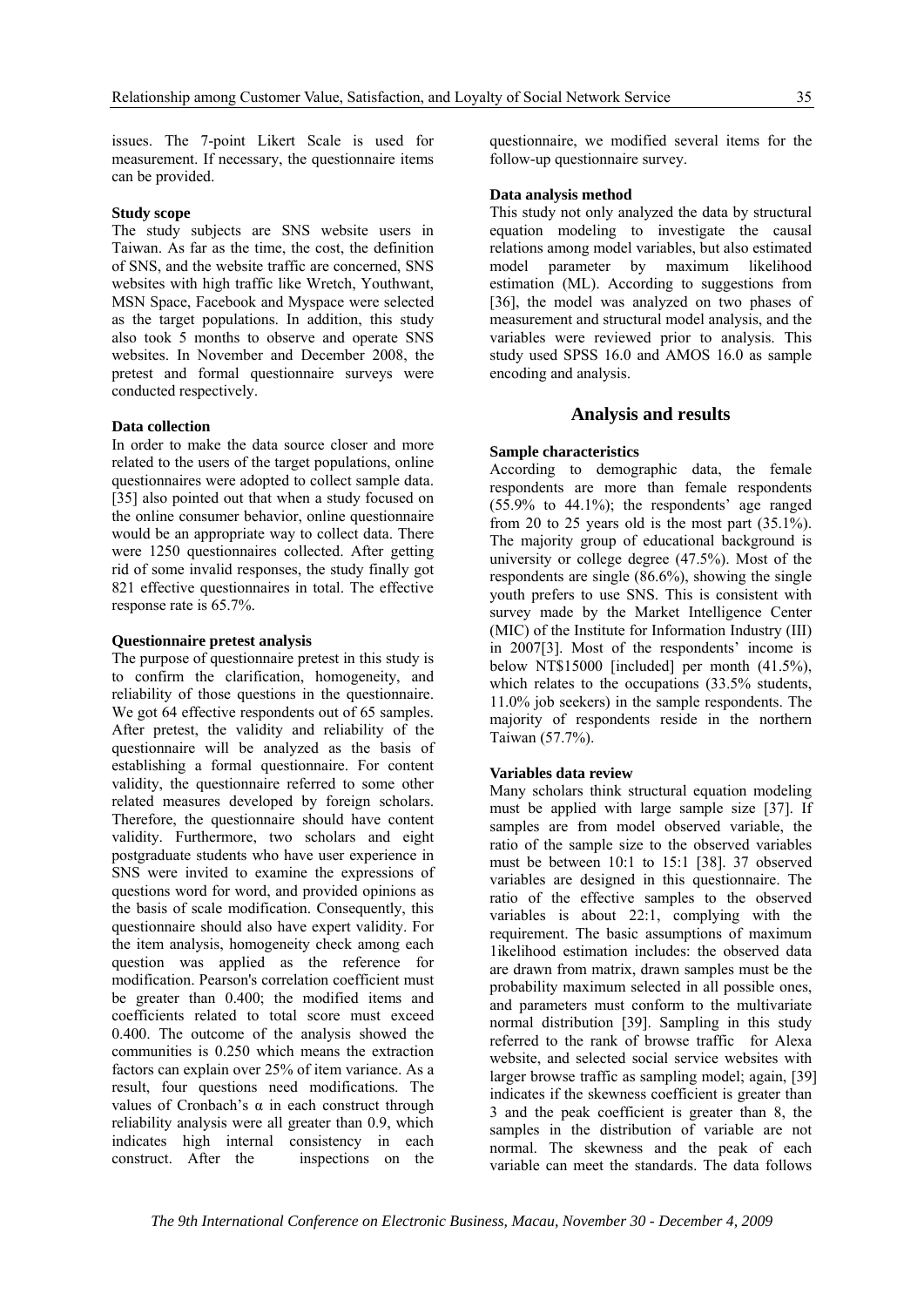the normal distribution.

#### **Measurement model analysis**

Conducting the confirmatory factor analysis, the measurement model fit must be evaluated. For the evaluation of model fit, external and interior quality of model should be included. According to [40], preliminary fit criteria, overall model fit and the fit of internal structure of model should be evaluated all together. In summary, the measurement model of each construct fit is acceptable after confirmatory factor analysis (CFA). When testing measurement model fit, measurement variables are also examined via CFA to confirm the reliability and validity of each construct. Therefore, in examining the measurement variable, we refer to six standards suggested by [40] as CFA screening standards of the measurement variables. With reasonable inference by referring to modification indices (MI) and modification model, we

conducted multiple stages of CFA step by step. In such repeated analyses, eight measurement variables are deleted. Consequently, models reliability and validity were analyzed. The results meet our expectation. Each construct has good convergent and discriminant validity.

#### **Structural model analysis**

After the measurement model was examined, the structural model analysis is made. In the initial structure model, the evaluation results of overall model fit showed RMSEA =  $0.092$ , GFI =  $0.89$  and AGFI =  $0.85$  didn't fill the requirements [41]. It was found that two variables' absolute values of standardized residual are greater than 2.58. After deleting two variables, 27 measurement variables are left. The final structural model and overall model fit can both meet the evaluation standards. The evaluation results of overall model fit are as shown in Fig. 2.



Standardized estimates; \*\*\*  $P < 0.001$ 



#### **Analysis and discussion of causal relations**

After verifying the applicability and rationality of the whole model, the estimate of the measurement and structural model can be further evaluated. By investigating the observed and potential variable as well as their relations, the structural relations of final overall model can be obtained. To summarize the evaluation standards, the theory models proposed in this study have reached the certain fit level to continuously verify the causal relations of

the model. In the structural equation modeling, the causal relations among potential variables must be explained by estimated γ [potential external variable  $\rightarrow$  potential interior variable] and β [potential interior variable → potential interior variable], which can be used to weigh the influences among potential variables. The relations among observed and potential variables must be explained by estimated  $\lambda$ . The structural equations determine each path coefficient of the model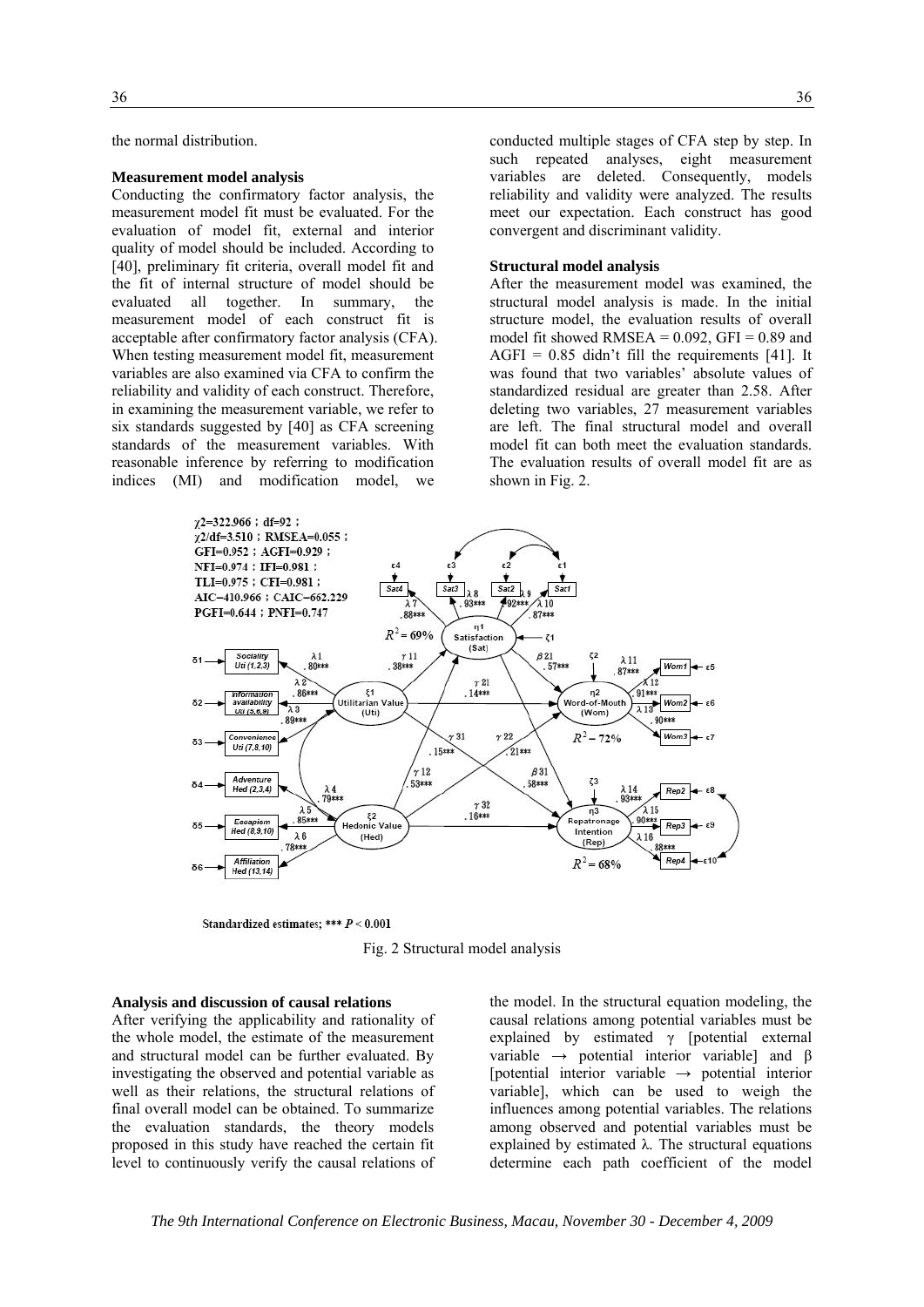through maximum likelihood estimation, and then check the t-value. The results show  $\lambda$ ,  $\gamma$  and  $\beta$  are significant. In Fig. 2, the causal relations among variables in this study are significant. Therefore, the hypotheses are supported.

The overall predicted effects of each predicted variable to customer satisfaction, word of mouth and repatronage intention are further discussed. The study results show the effects of the utilitarian (0.39) and hedonic (0.53) value on customer satisfaction. Both have the significant effects on satisfaction. The study results also verify there are relations among the utilitarian, hedonic value and satisfaction [7] [13] [16] [21]. The effect of the hedonic value on customer satisfaction is greater than the utilitarian value (0.53>0.39). This also reveals users have more preference for the hedonic value. Therefore, the hedonic value is more important to SNS. As for word of mouth, the direct effect of customer satisfaction is the highest (0.57). The second is the indirect effect of the hedonic value [0.30], influencing the extent of word of mouth up to 59% (0.30⁄0.51) of the total effect. The third is the indirect effect of the utilitarian value (0.22), sharing about 61% (0.22⁄0.36) of the total effect; in influencing repatronage intention, the direct effect of customer satisfaction is the highest (0.58). The second is the indirect effect of the hedonic value (0.31), influencing the extent of repatronage intention up to  $66\%$   $(0.31/0.47)$  of the total effect. The third is the indirect effect of the utilitarian value (0.22), sharing about 59% (0.22⁄0.37) of the total effect. It shows because customer satisfaction has the high effect on word of mouth and repatronage intention to further trigger the indirect effects of the utilitarian and hedonic value on word of mouth and repatronage intention. In other words, both need customer satisfaction to display the indirect effect on word of mouth and repatronage intention. The intermediate effects show the possibilities of customers' recommendation pointed by [30] [31] via satisfaction are consistent with the increasing repatronage intention. Although the direct effects of the utilitarian and hedonic value on word of mouth (0.14,0.21) as well as repatronage intention (0.15,0.16) are not higher than the direct and indirect effects of satisfaction, on the whole the effects of both values on word of mouth and repatronage intention reach the significant level (P<0.001), showing there is a certain influence. The study results supported the points proposed by [7] and [29]. For model explanation, while the combined effect of utilitarian and hedonic value achieved 69% of variance on customer satisfaction, word of mouth and repatronage intention by the utilitarian and hedonic value, and customer satisfactions are 72%, and 68% respectively to

show that the extent of potential variable for the model is good.

#### **Conclusions**

#### **Summary of findings and implications**

The main contribution of this study is to prove attitude and behavioral results of using SNS and verify the effects of the utilitarian and hedonic value on satisfaction and loyalty. From utilitarian or hedonic viewpoint, it helps SNS administrators decide the allocations of website resources and how to manage the relation of network customers. Moreover, those views also carefully create a website environment so that consumers can have the better cognitive value, which includes a better website interface in compliance with social requirement, easily accessible information, and a reliable and comfortable network environment. All those factors above can strengthen customer loyalty (word of mouth and loyalty). The top five functions most used in SNS by customers are online log, bulletin board, photo upload, browsing and real-time message. It demonstrates that users have the needs of on-line friendship and interaction. These functions are indispensable in SNS.

The results in this study show, in using SNS, most users focus on existing interpersonal relationship. Such interpersonal relationship specially facilitates word of mouth. Word of mouth not only provides new users with more confidence and security in website use, but also can have more website exchanges and higher cognition among customers to further increase repatronage intention. Therefore, existing social relations facilitate word of mouth and repatronage intention for SNS. For example, classmates and club members through word of mouth can become registered members and voluntarily register to community so that registered members have the another sense of attribution to open an another window to attract new members. It differs from friend-making websites.

By way of word of mouth and exchanges, SNS produces the clustering effect to further develop the network effect, which promotes users' dependence on Internet and finally generates the lock-in effect. By doing so, the switching cost of a user will be relatively enhance. Increasing the number of users will expand the website scale and develop many feasible commercial models. For example, members can make comments on commercial advertisements so that more members can share the ideas of the advertisement and further arouse more discussions. Those feedbacks will make advertisers more put more customized advertisements on website. The other example is members make comments on new film as talking subject so that more members have interests to see this movie. Therefore, it will provide exposures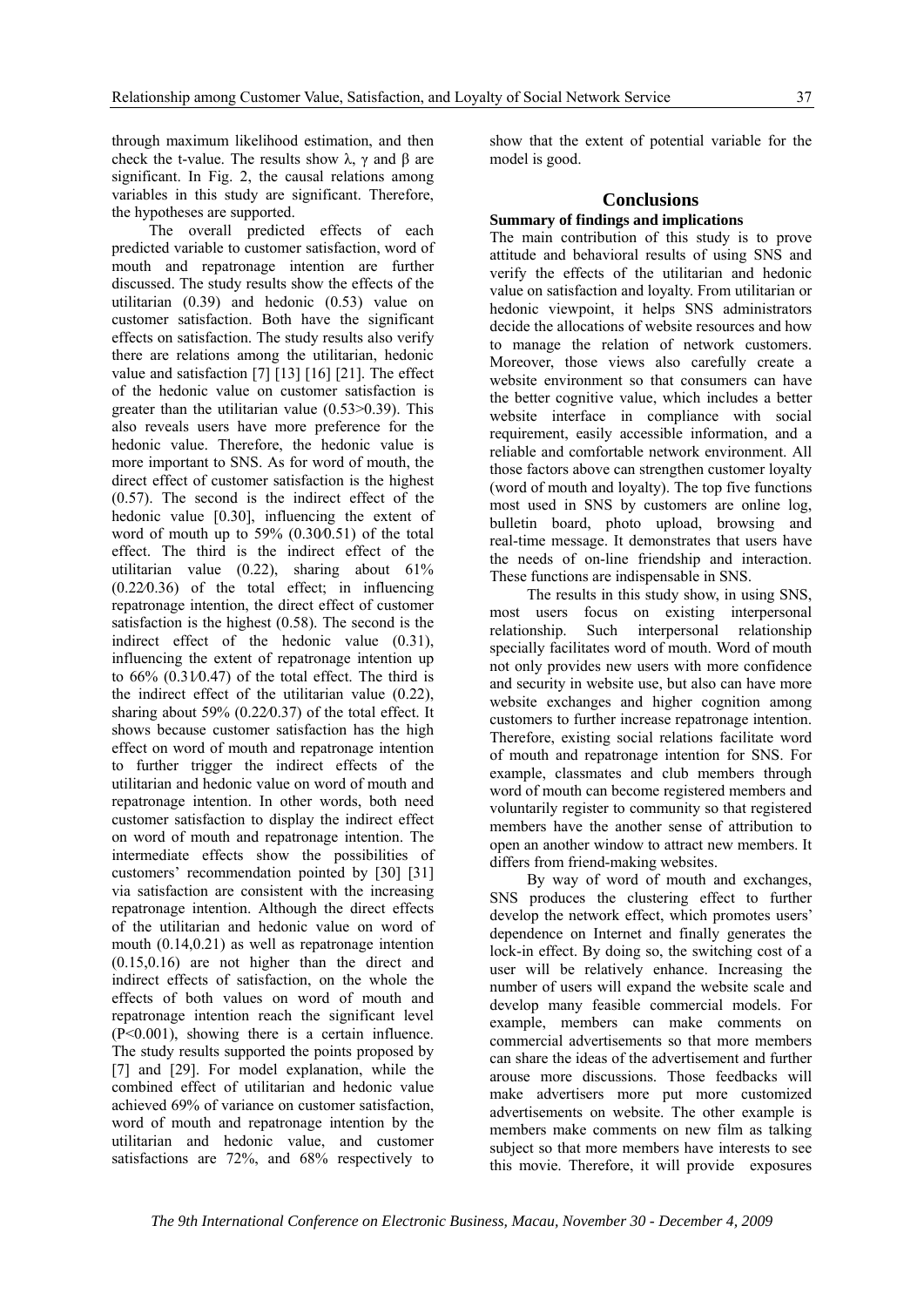of on-line advertisement as well.

#### **References**

- [1] Sethi SP. A Civil Action. JOURNAL OF MACROMARKETING 1996;16(2):105-106.
- [2] Boyd DM, Ellison NB. Social network sites: Definition, history, and scholarship. J.Com put.-Mediat.Commun. 2007 OCT;13(1):11.
- [3] Liu C, Chou S. User's behavioral analysis of the internet amusement in Taiwan. 2008.
- [4] Overby JW, Lee E. The effects of utilitaria n and hedonic online shopping value on c onsumer preference and intentions. Journal of Business Research, 2006 10;59(10-11):1 160-1166.
- [5] Cowles DL, Kiecker P, Little MW. Using k ey informant insights as a foundation for e -retailing theory development. Journal of B usiness Research, 2002 8;55(8):629-636.
- [6] Cronin JJ, Brady MK, Hult GTM. Assessin g the effects of quality, value, and custom er satisfaction on consumer behavioral inte ntions in service environments. Journal of Retailing, 2000 0;76(2):193-218.
- [7] Jones MA, Reynolds KE, Arnold MJ. Hedo nic and utilitarian shopping value: Investig ating differential effects on retail outcomes. Journal of Business Research, 2006 9;59 (9):974-981.
- [8] Wikipedia. Social Network Service. 2008; A vailable at: http://zh.wikipedia.org/w/index.p hp?title=SNS&variant=zh-tw. Accessed Dec ember 29, 2008.
- [9] Haythornthwaite C. Social networks and Int ernet connectivity effects. Information, Co mmunication & Society 2005;8(2):125-147.
- [10] Bolton RN, Drew JH. A longitudinal anal ysis of the impact of service changes on c ustomer attitudes. J.Market. 1991;55(1):1-9.
- [11] Holbrook MB. The nature of customer val ue: an axiology of services in the consum ption experience. In R. T. Rust and R. L. Oliver (Eds.), Service quality: New directio ns in theory and practice (pp. 21-71). New York: Sage; 1994.
- [12] Grewal D, Iyer GR, Krishnan R, Sharma A. The Internet and the price–value–loyalty chain. Journal of Business Research, 2003 5;56(5):391-398.
- [13] Babin BJ, Darden WR, Griffin M. Work a nd/or Fun: Measuring Hedonic and Utilitari an Shopping Value. J.Consum.Res. 1994 M AR;20(4):644-656.
- [14] Chitturi R, Raghunathan R, Mahajan V. F

orm versus function: How the intensities o f specific emotions evoked in functional v ersus hedonic trade-offs mediate product pr eferences. J.Market.Res. 2007 NOV;44(4):7 02-714.

- [15] Mathwick C, Malhotra NK, Rigdon E. Th e effect of dynamic retail experiences on e xperiential perceptions of value: an internet and catalog comparison. Journal of Retaili ng, 2002 Spring;78(1):51-60.
- [16] Chitturi R, Raghunathan R, Mahajan V. D elight by design: The role of hedonic vers us utilitarian benefits. J.Market. 2008 MAY; 72(3):48-63.
- [17] To P, Liao C, Lin T. Shopping motivation s on Internet: A study based on utilitarian and hedonic value. Technovation, 2007 12; 27(12):774-787.
- [18] Arnold MJ, Reynolds KE. Hedonic shoppi ng motivations. Journal of Retailing 2003;7 9(2):77-95.
- [19] Mathwick C, Malhotra N, Rigdon E. Expe riential value: conceptualization, measureme nt and application in the catalog and Inter net shopping environment. Journal of Ret ailing, 2001 0;77(1):39-56.
- [20] Oliver RL. A conceptual model of service quality and service satisfaction: Compatibl e goals, different concepts. In A. S. Teres a., E.B. David, and W. B.Stephen (Eds.), Advances in Marketing and Management (pp. 65-85). Greenwich: JAI Press; 1993.
- [21] Babin BJ, Lee YK, Kim EJ, Griffin M. Modeling consumer satisfaction and word-o f-mouth: restaurant patronage in Korea. jou rnal of services marketing 2005;19[3]:133-1 39.
- [22] Zeithaml VA, Berry LL, Parasuraman A. The Behavioral Consequences of Service Q uality. J.Market. 1996 Apr.;60(2):31-46.
- [23] Swan JE, Oliver RL. Postpurchase Commu nications by Consumers. J.Retail. 1989 Wi nter89;65(4):516.
- [24] Westbrook RA. Product/ Consumption-Base d Affective Responses and Postpurchase Pr ocesses. Journal of Marketing Research (J MR) 1987 08;24(3):258-270.
- [25] Oliver RL. Whence consumer loyalty? J.M arket. 1999;63(4):33-44.
- [26] Hoffman DL, Novak TP. Marketing in Hy permedia Computer-Mediated Environments: Conceptual Foundations. The Journal of Marketing 1996 Jul.;60(3):50-68.
- [27] Donovan RJ, Rossiter JR. Store atmospher e: An environmental psychology approach. Journal of Retailing 1982;58(1):34-57.
- [28] Wakefield KL, Barnes JH. Retailing hedon ic consumption: A model of sales promoti